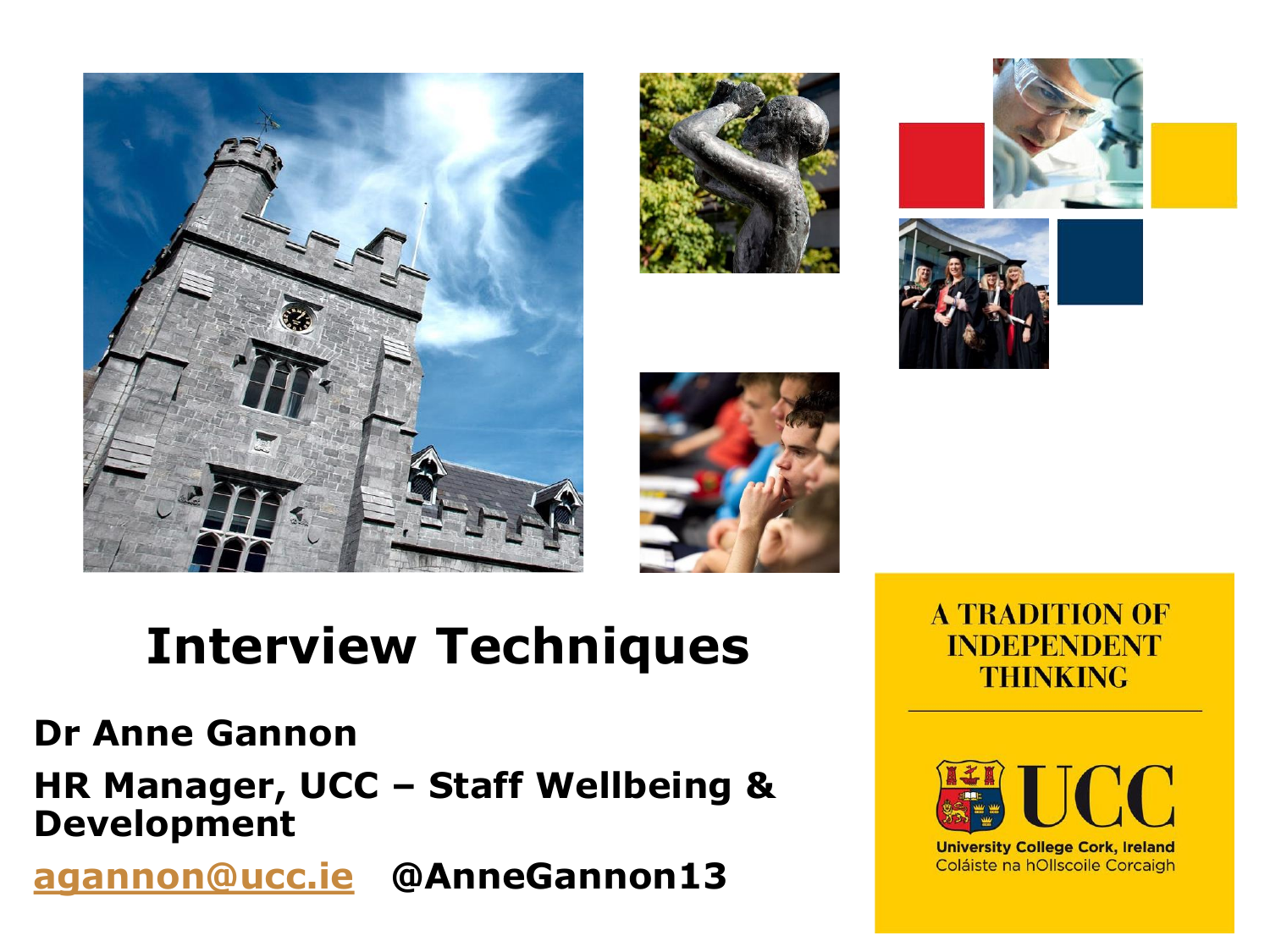

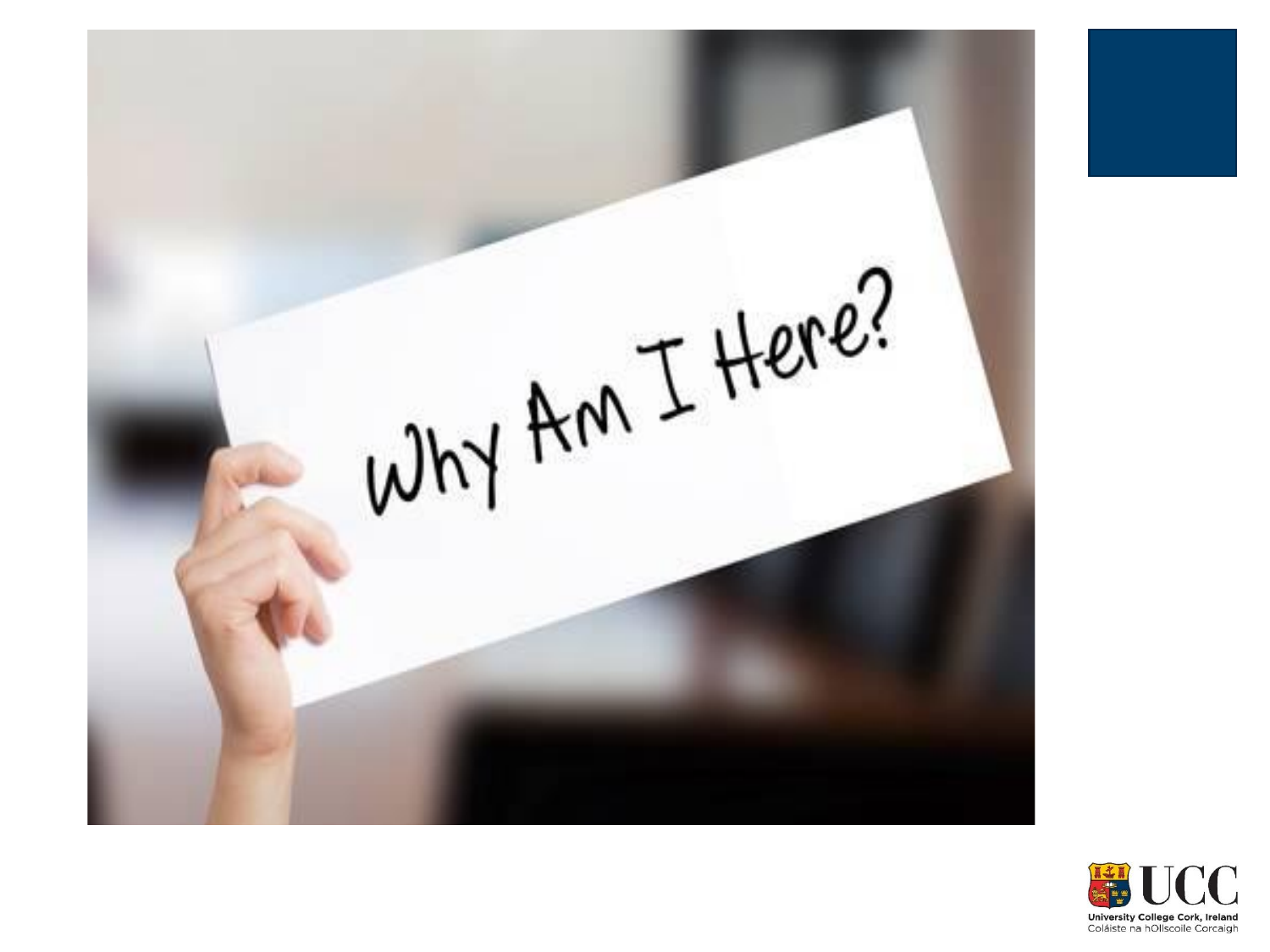#### **Interviews are…………..**

•Preparation 70%

#### •Presentation & Delivery 30%



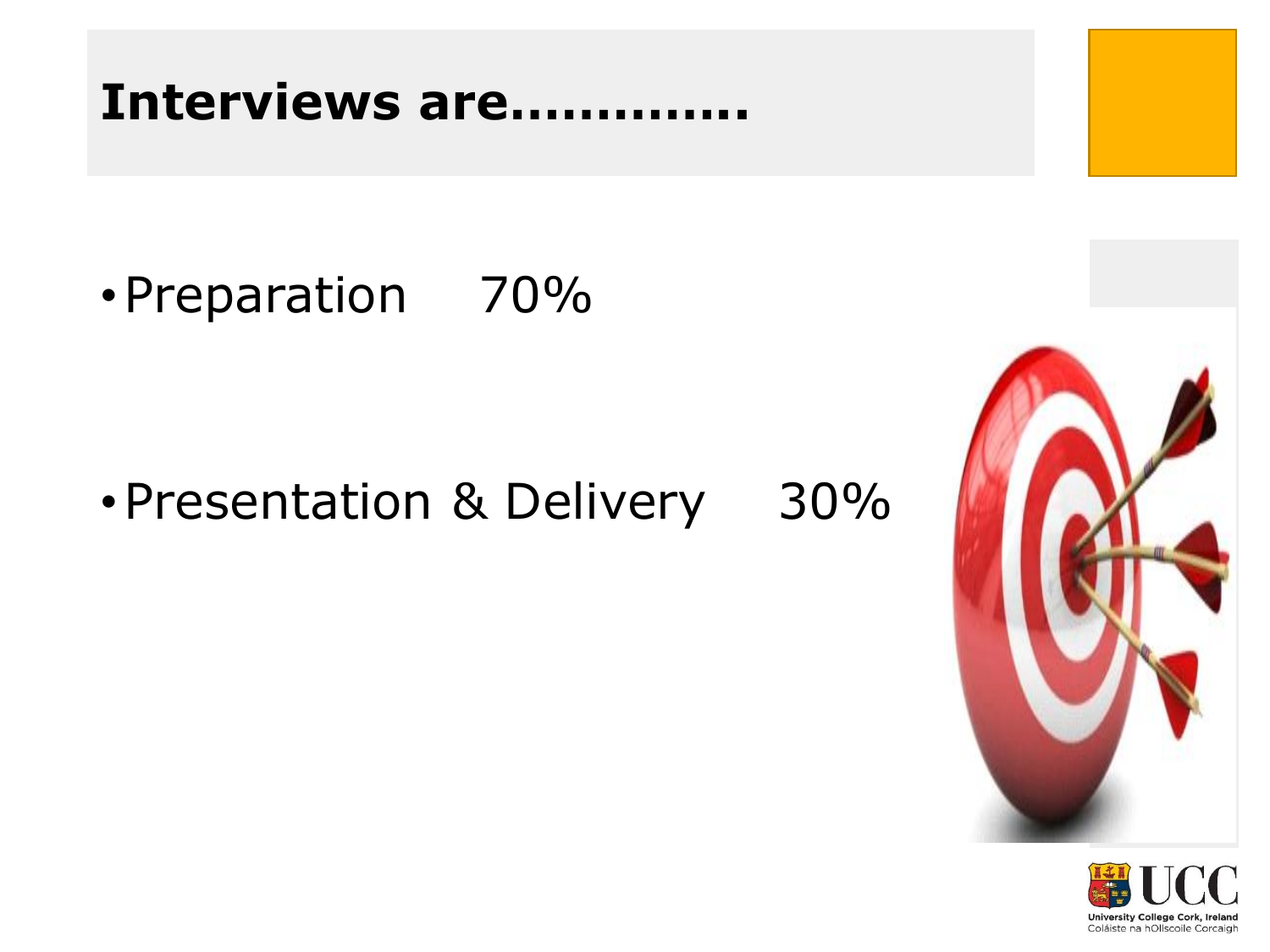### **Preparation**

- 5 strands
- 1. Do your research into the organisation
- 2. Get ready for the questions
- 3. Prepare your professional presentation
- 4. Practice your responses to questions
- 5. Manage your nerves & practice self care

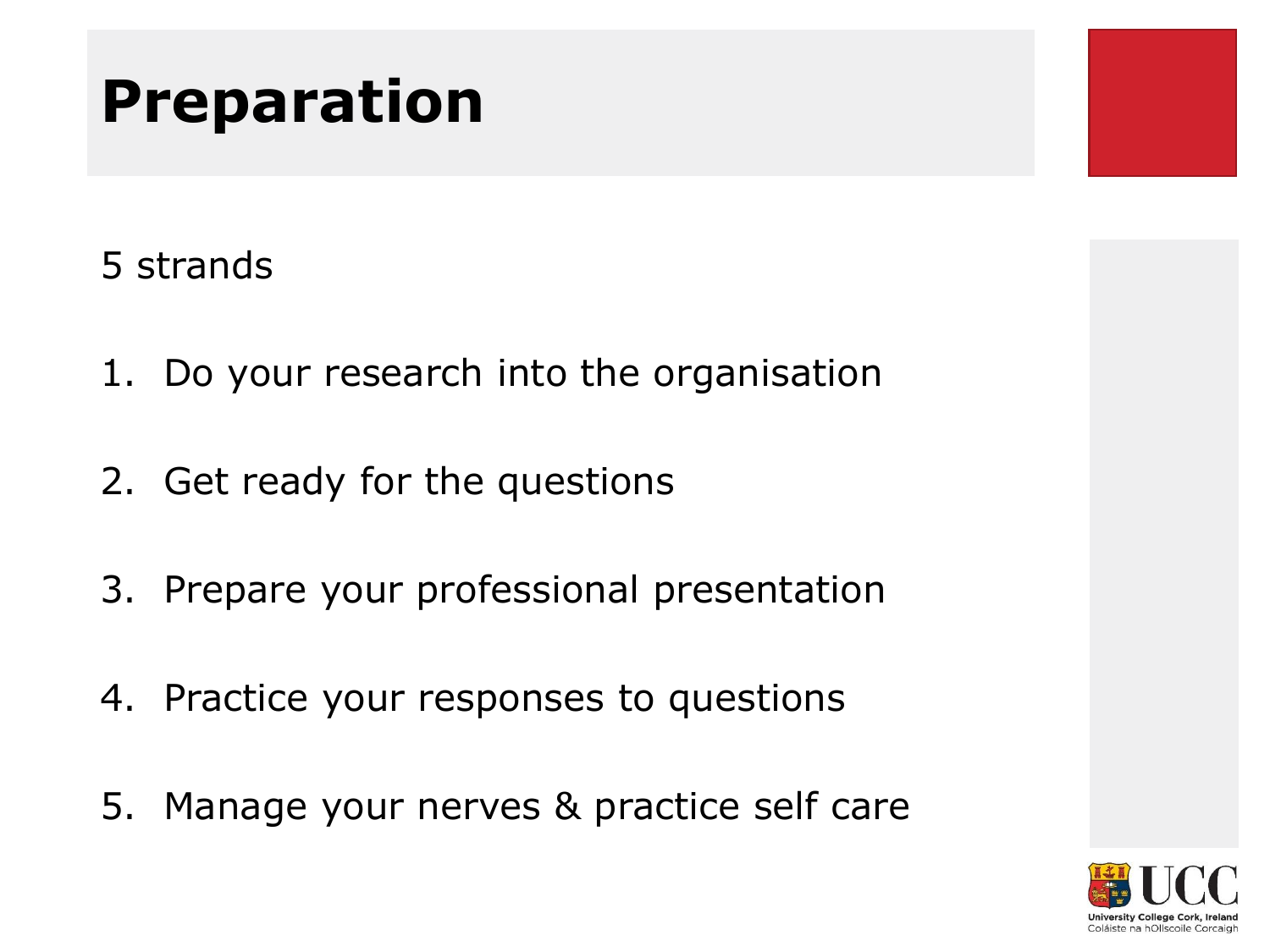#### **1) Do your research into the organisation**

- Look closely at the organisation- their objectives, mission and values
- Does the organisation have a strategic plan? find out their plans and future direction?
- What are the organisation's current challenges?
- What opportunities has this organisation identified for future work
- Read up about the organisation recent achievements, successes
- What language do they use to describe themselves and the work that they do?
- Read recent annual reports?
- Look at their competition what are they doing that's different?

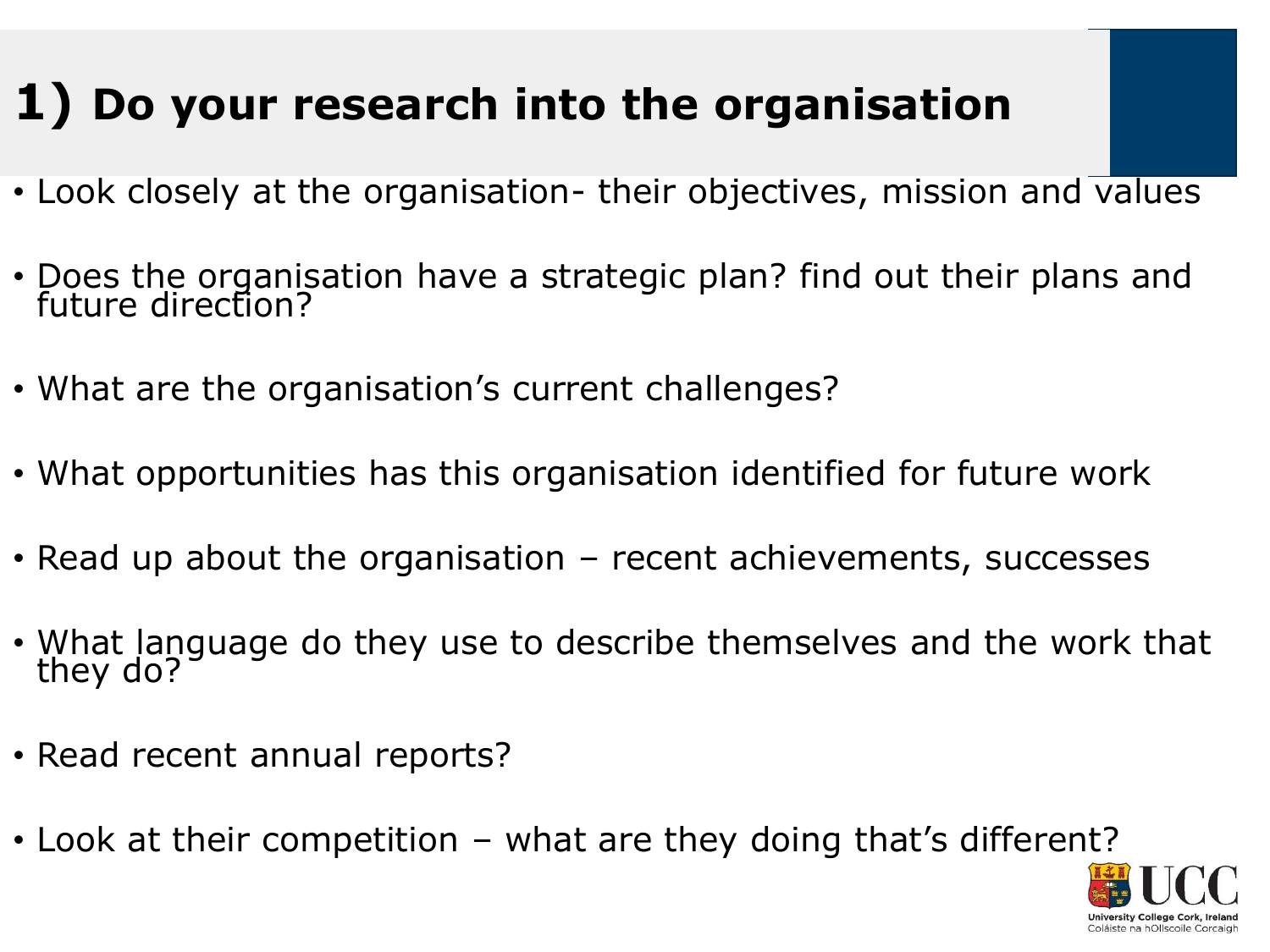## **2) Get ready for the questions**

- Examine the criteria for appointment
- What experience, skills and abilities are set out as requirements for appointment
- Prepare examples to address each of the criteria using the C,D,E,F model



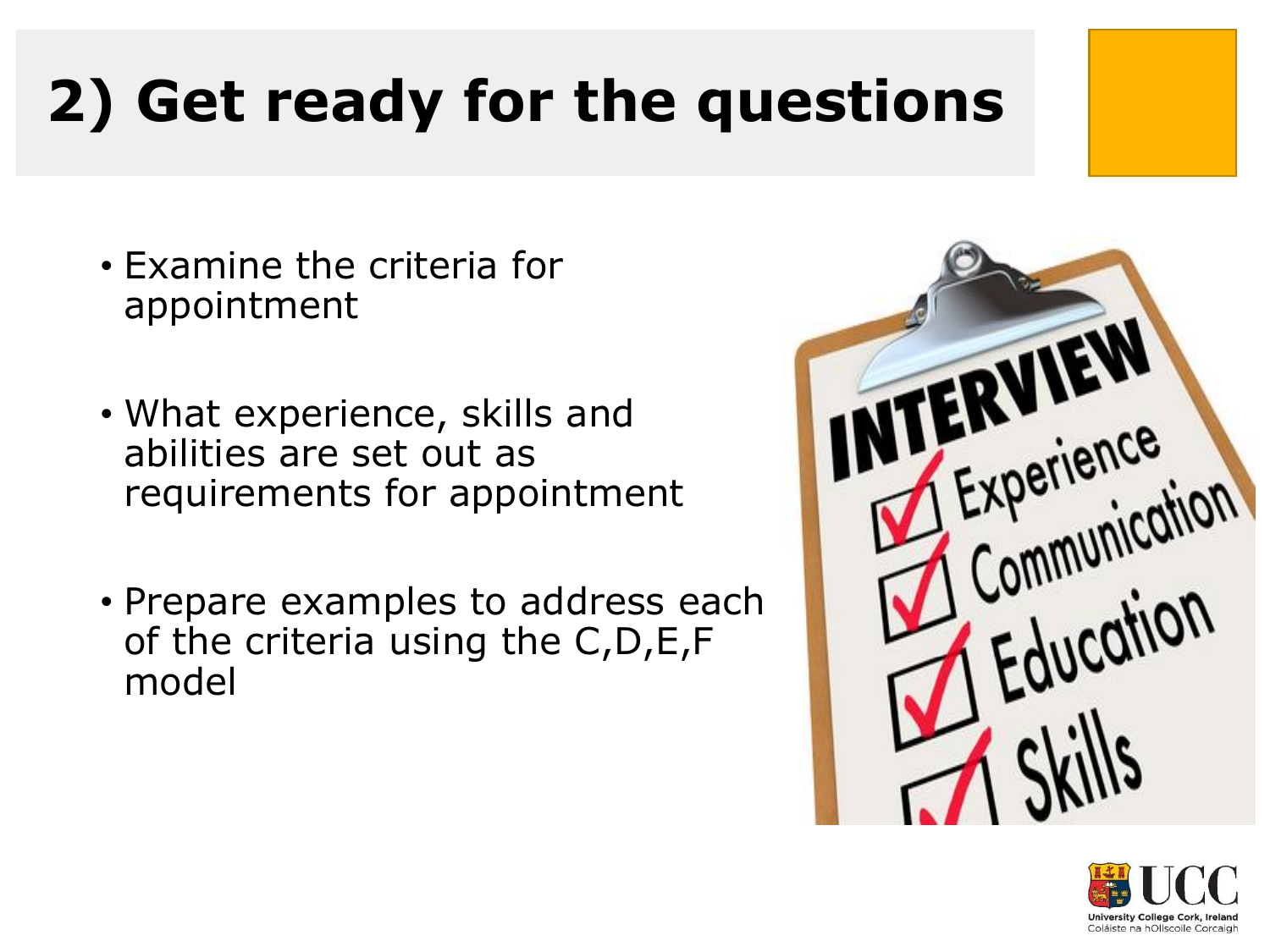## **Sample job requirements...**

- **Minimum Qualification Requirements:**
- Master's degree in a scientific, health, communications, technology, health outcomes, or public health related field.
- 3 years' experience medical communication / pharmaceutical industry.
- 2 years' experience in leading/managing a key part of portfolio or business process.
- Experience leading others, including relationship and team building, setting expectations, holding others accountable, and technical coaching.
- Strong scientific communication skills, including extensive experience in writing, reviewing, and publishing scientific materials and the ability to appraise scientific literature and raw data critically.
- Ability to communicate clearly and succinctly with all audiences and forums through exemplary oral and written communication skills.
- Successful completion of writing exercise.

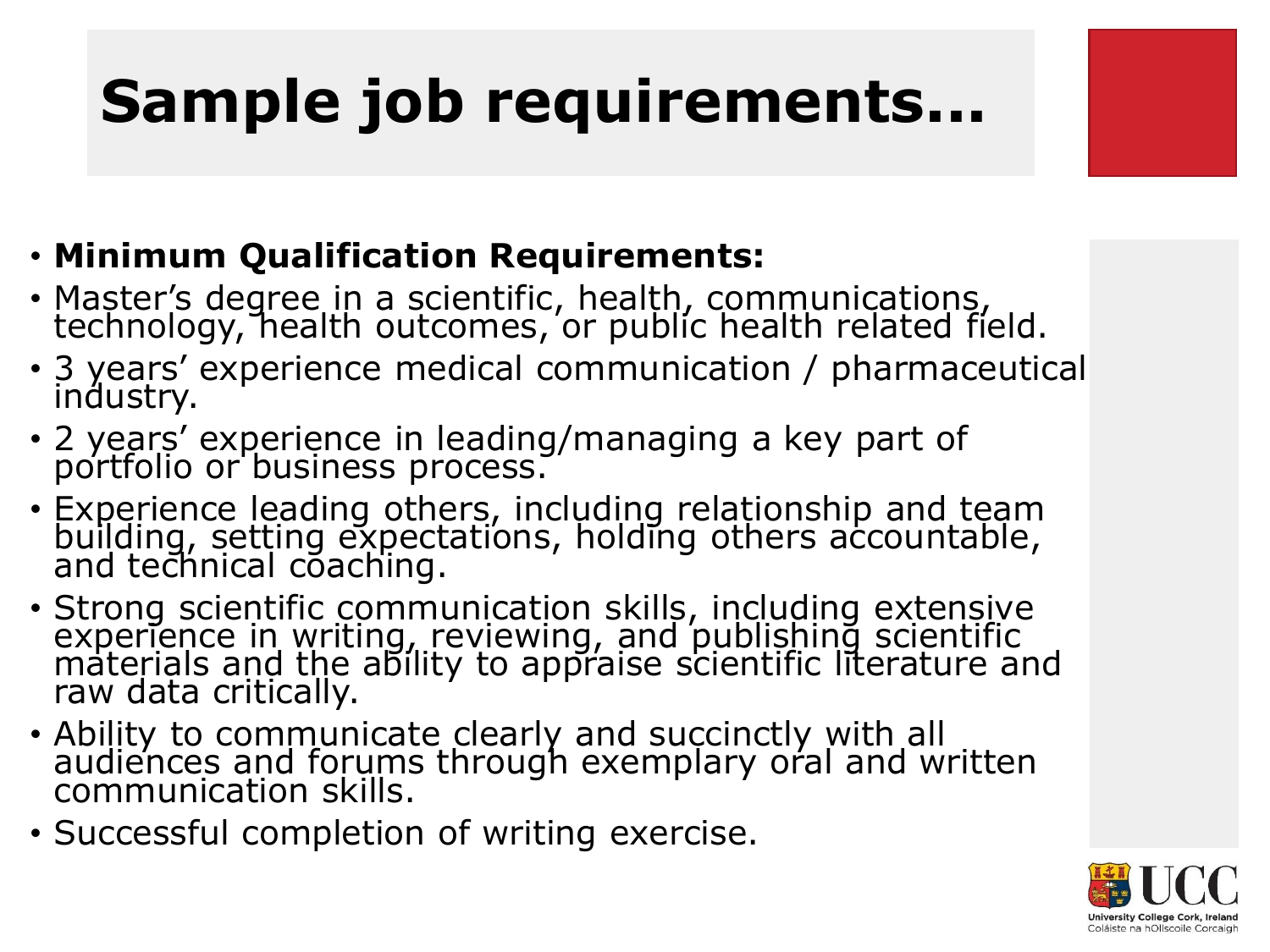#### **Getting ready for the questions– using the C,D,E, F model (Gannon, 2019)**

**C**onfirm that you possess the ability/skill/strength

**D**escribe your example – be focused and concise

Provide Evidence of the impact

Demonstrate **f**uture focus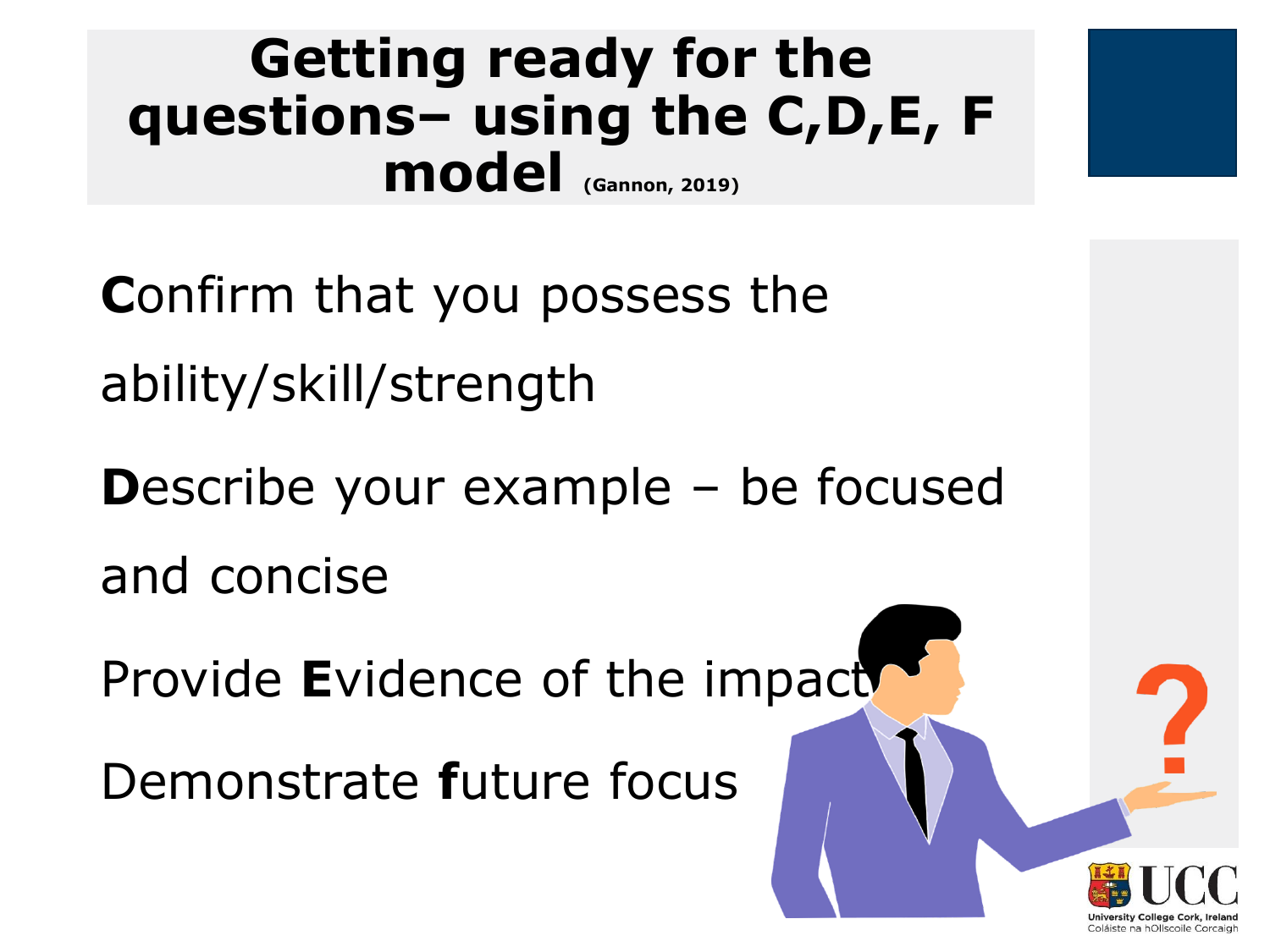#### **(3) Prepare your professional presentation**



leaving only 7% of attention to hear what is being said

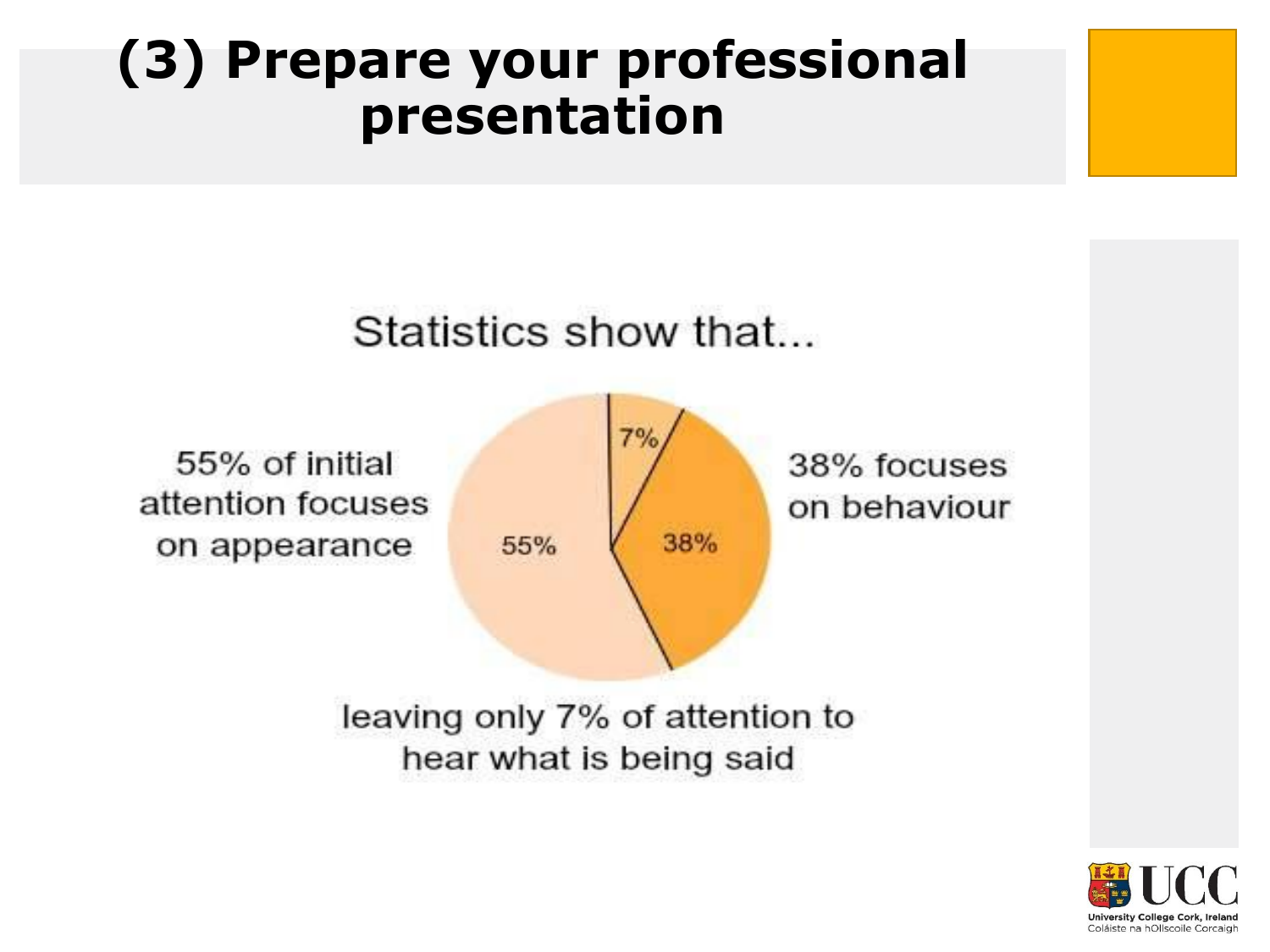#### **Preparing your professional presentation**

#### **Our non verbal communication**

- Facial expressions
- Eye contact
- Body posture
- Gestures
- Silence
- Vocal tone, speed, pitch, volume, number and length of pauses,
- Use of space

*Seek feedback from others*

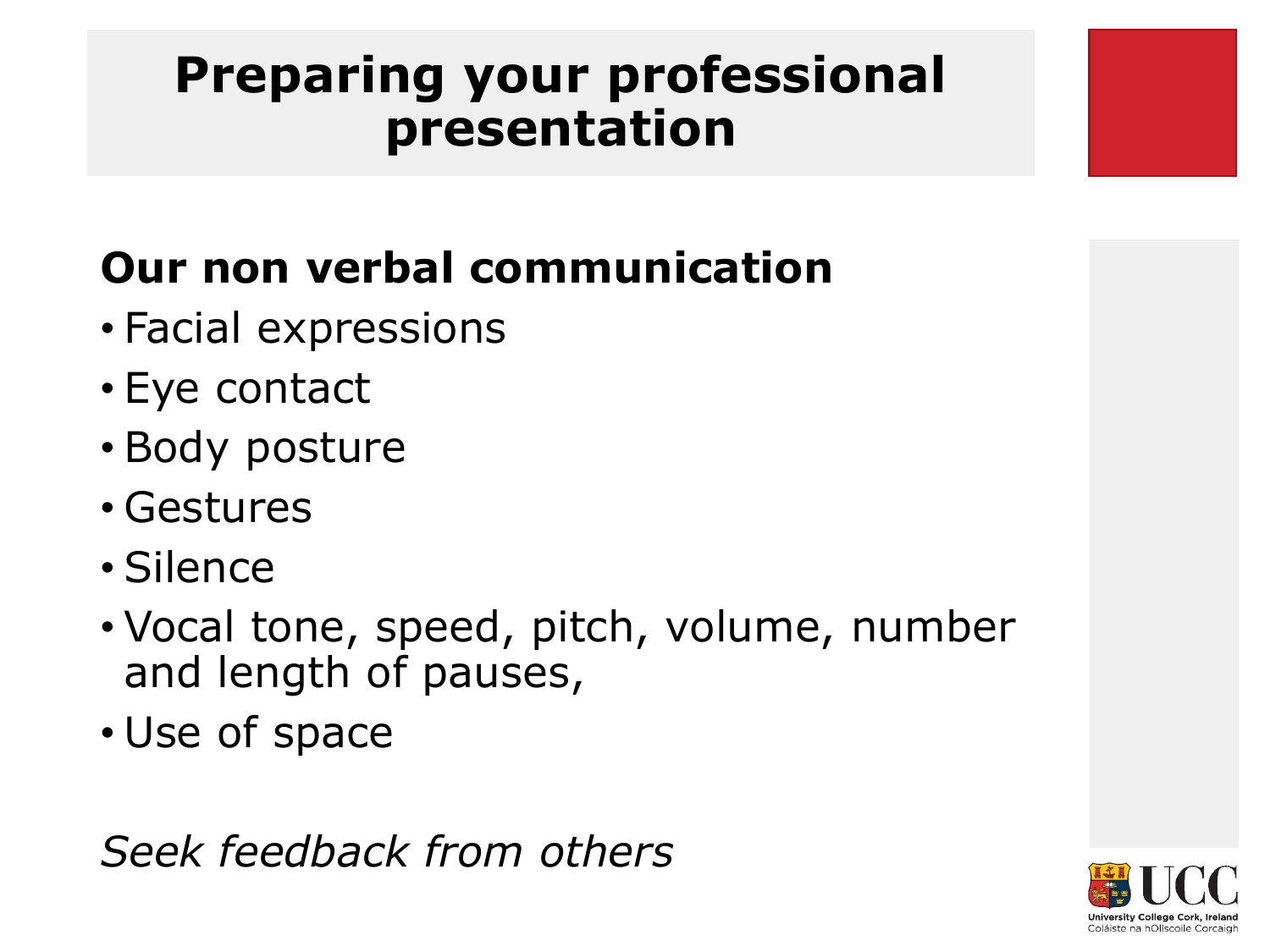#### **Communication Skills Your Interviewer Is Looking For**

"Tell me about yourself" "What is a major challenge you faced?" "Why do you want to work here?" "What are your pet peeves?"



the balance  $\mathbb{R}$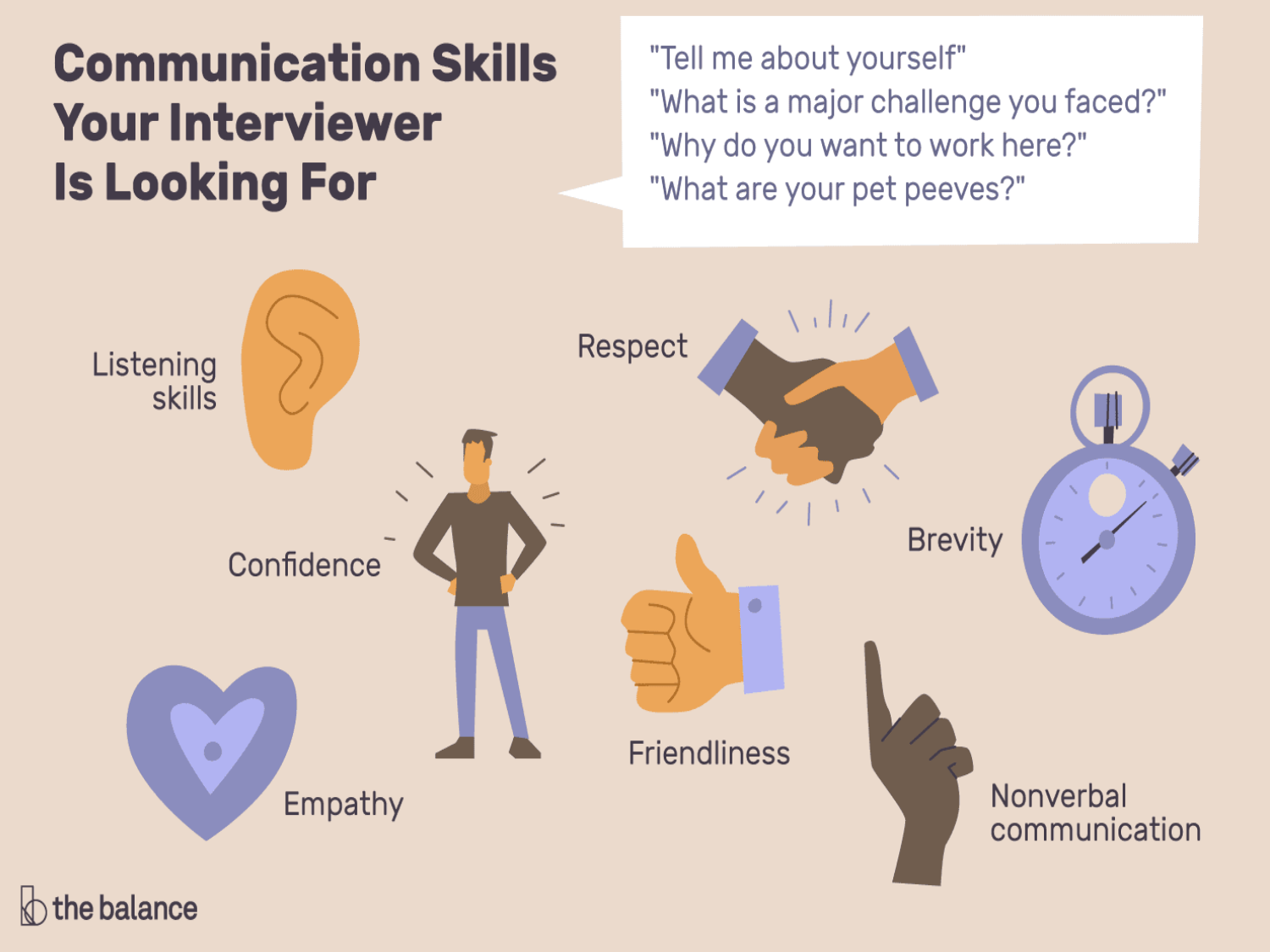### **Prepare your professional presentation**



Identify the **pull** factors – what is it that makes you excited about this opportunity?

**Do not demonstrate negativity** i.e. blaming others for something that mightn't have worked out

**Don't talk too much about yourself** – refocus on the company – its needs and what you can bring!

Stay **focused** on the question asked

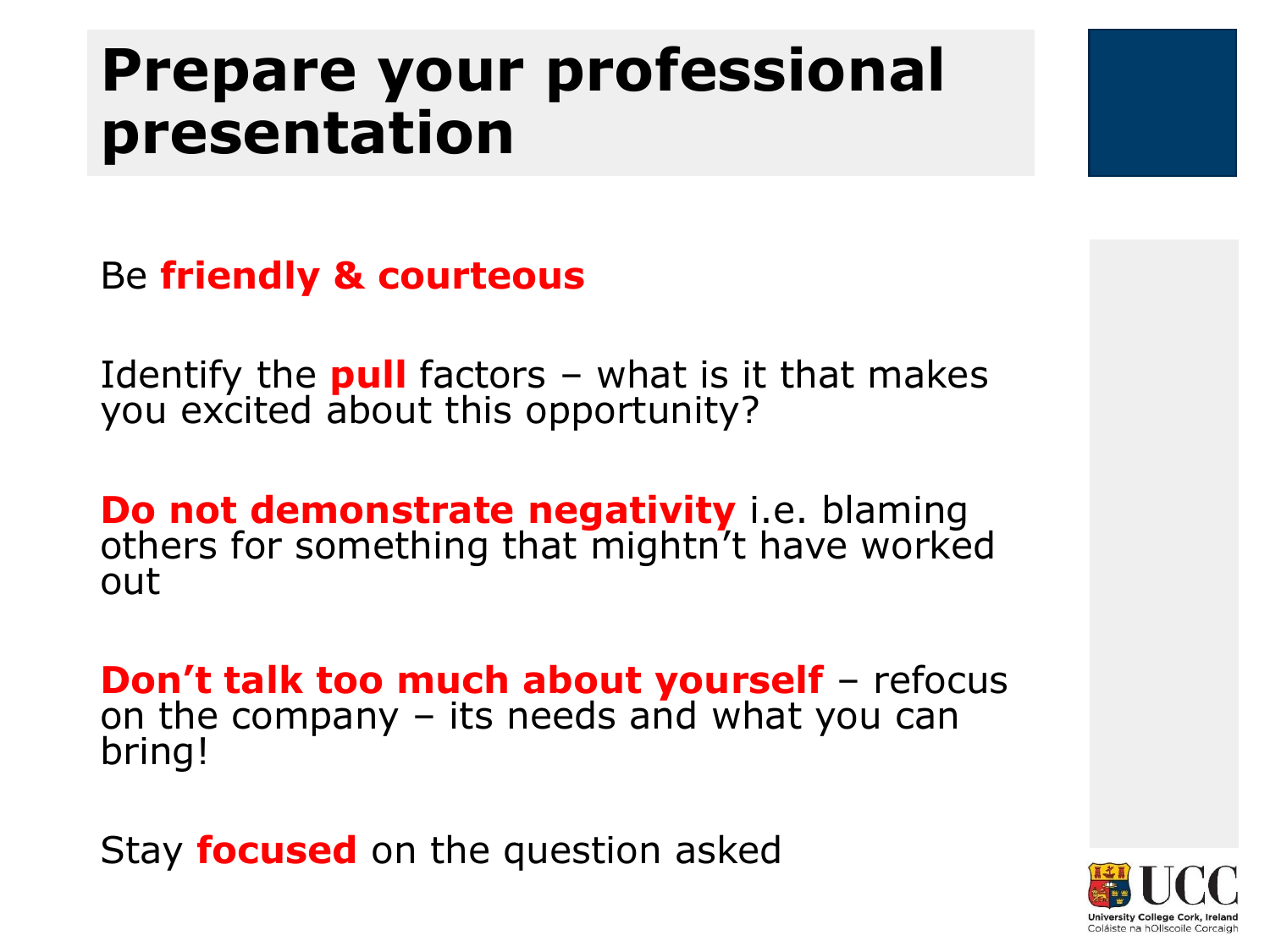## **(4) Practice your responses to the questions**

- Be ready for the opening question your motivation for the position
- Use the criteria to prepare questions
- Ask a friend or family member to assist
- Practice answering the questions in a focused manner using the C,D, E,F model
- Get used to hearing the sound of your voice
- Get familiar with the model

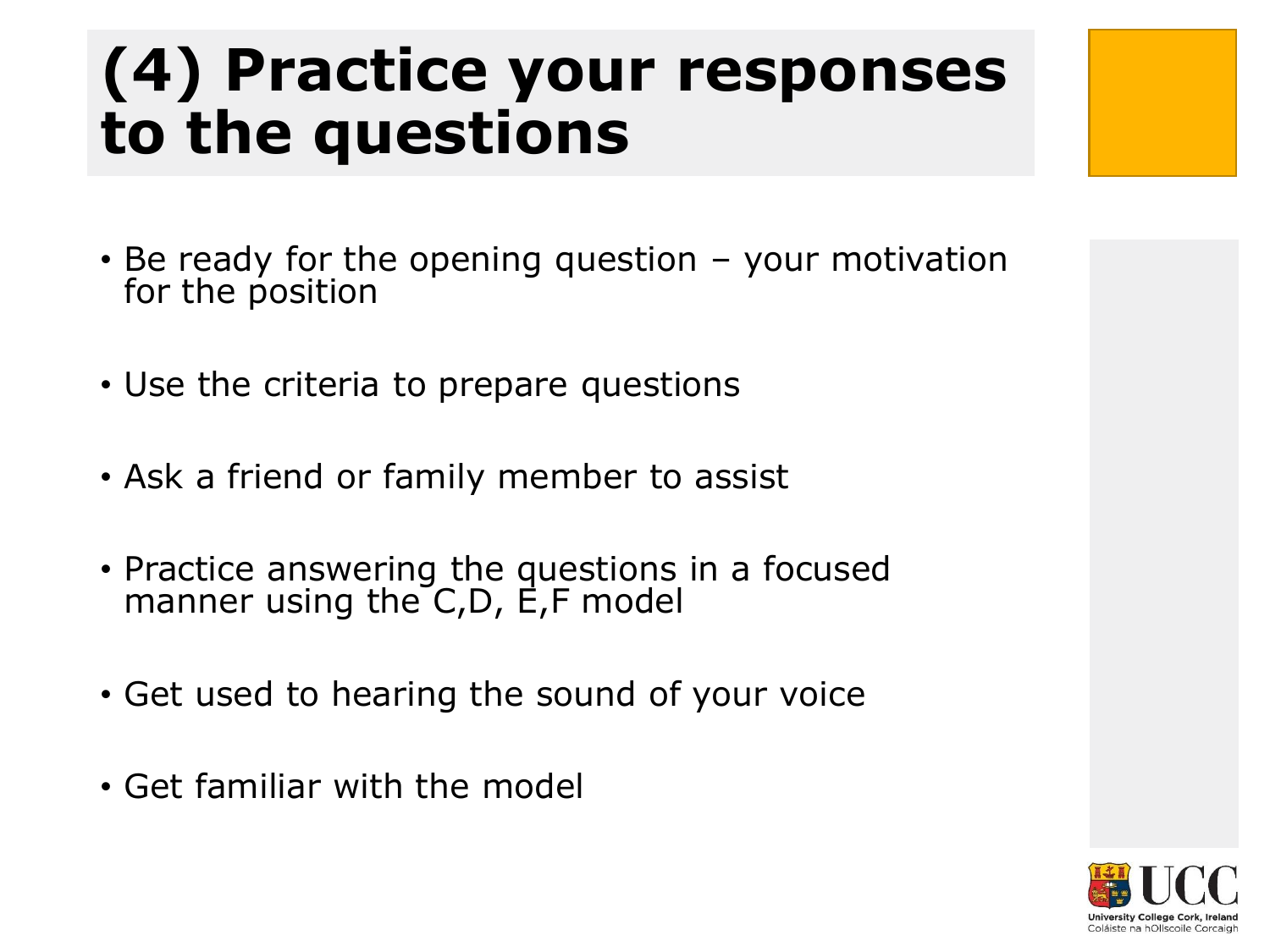## **(5) Tips for managing nerves**

Breathing Techniques

Mindfulness

Practice visualisation

Positive self talk

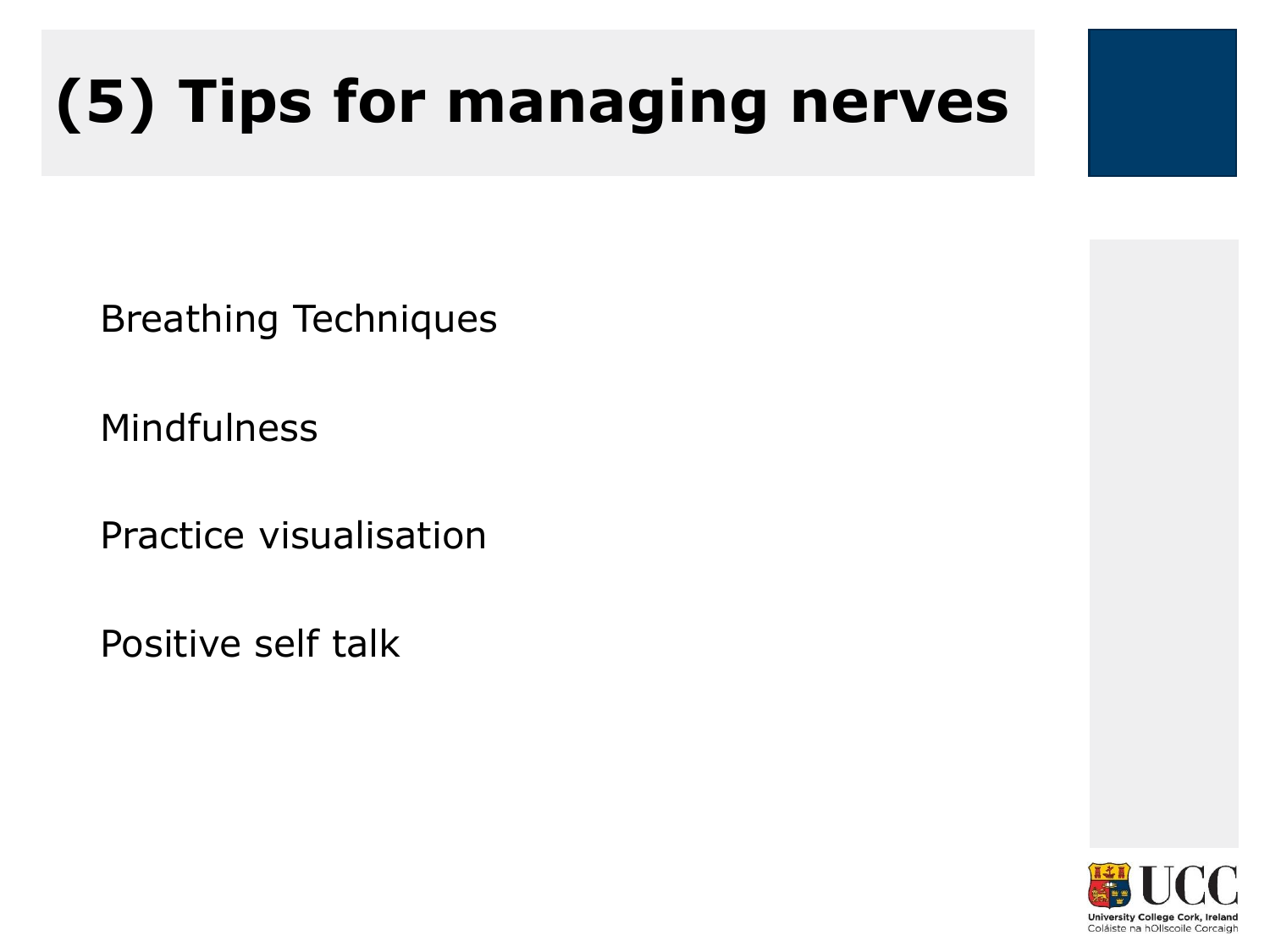## **(5) Self Care**

- Stay well hydrated
- Avoid excess caffeine
- Get good quality sleep
- Eat well and exercise
- Create boundaries between life and interview preparation